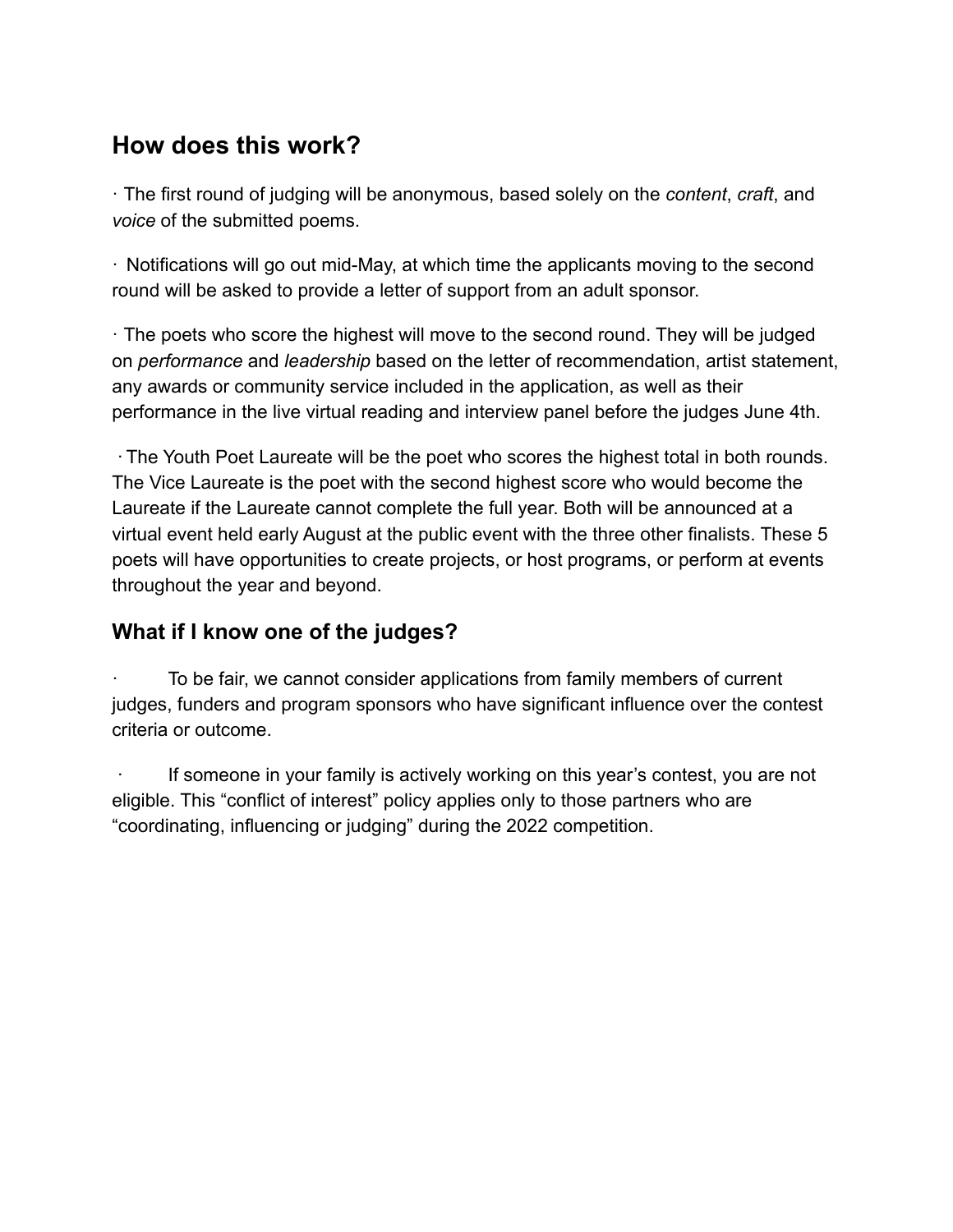# **Judges will use the following criteria to evaluate applicants:**

**CONTENT -** The poet's ability to examine their personal truths and make connections to a larger community.

## **Content Qualities:**

· The poems engage in the process of sharing the poet's personal truths and resonate a sincere expression of their ambitions and beliefs.

· The poet critically investigates the status quo, societal norms, assumptions, and/or dominant beliefs.

· The poet is able to recognize themselves as a valuable member of their community and brings up issues or questions that concern that community, particularly other young people.

The poet reflects an awareness of their ongoing responsibilities as a citizen of the world.

· The poet's work serves as a call to action for any issue(s) impacting Alameda County and/or Alameda County youth today.

**CRAFT -** The poet's command of poetic craft and purposeful breaks with convention.

### **Craft Qualities:**

· The poet shows a command of language, rhythm, symbolism, metaphor, form, and other poetic devices as creative tools.

 $\cdot$  The poet intentionally plays with or manipulates traditional literary convention (i.e. spelling, grammar, verb tense) to highlight lines or ideas.

· The poet's voice is consistent throughout each individual poem.

**VOICE -** The poet's ability to write both honestly and authentically.

### **Voice Qualities:**

- · The poet's work evokes emotion.
- · The poet conveys a strong viewpoint or a deep consideration of the subject matter.

· The poems could inspire young people across boundaries of race, class, gender, religion, geography, etc.